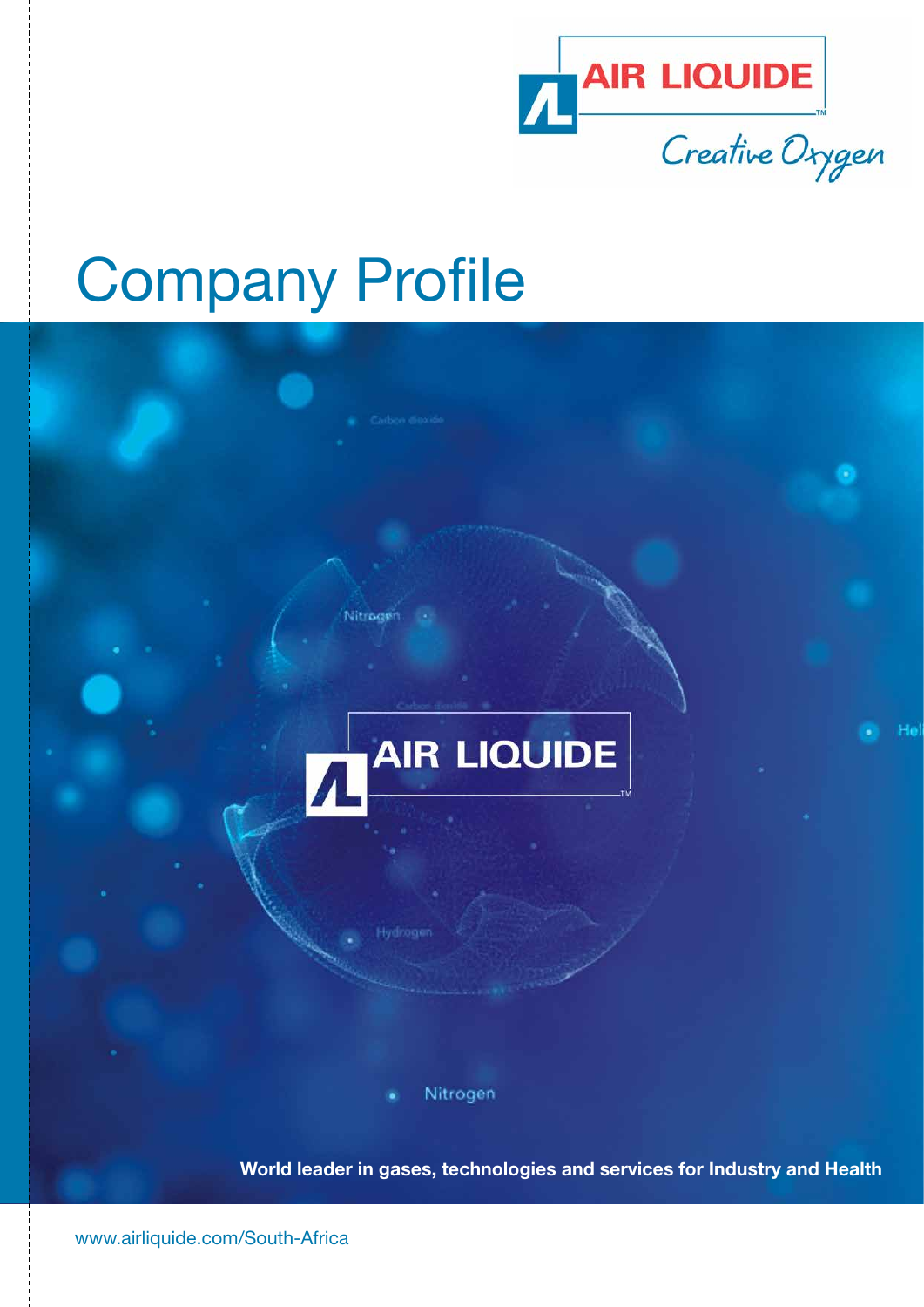## Ambition

To be the leader in our industry, delivering long-term performance long-term performance and acting responsibly.

Our strategy is to deliver profitable growth over the long term.

To achieve this, we rely on competitiveness in our operations, targeted investments in growing markets, and innovation to create new markets and opportunities.

## **Mission**

Air Liquide ideas create value over the long term.

We anticipate the challenges of our markets, we trust our people, we invest locally and globally, and we deliver high-quality solutions to our customers and patients, and the scientific community.

## Air Liquide Southern Africa

**Positioning** Air Liquide, world leader in gases, technologies and services for Industry and Health.

Air Liquide started its business in South Africa over 60 years ago and today employs more than 800 people.

Air Liquide supplies industrial and specialty gases to the steel, automotive & fabrication, food & beverage, mining, petrochemical, pharmaceutical and glass industries. It also supplies medical gases through a network of many state and private hospitals as well as solutions and services to home based patients.

Air Liquide production facilities are situated in the 3 main industrial hubs of South Africa, in Gauteng, KwaZulu-Natal and the Eastern/Western Cape, with 23 branches strategically located to serve its customers.

Air Liquide recently invested in a state-of-the-art specialty gas filling plant in Johannesburg, developed with the latest Group technology, which will ensure that its customers receive high specialty gas mixtures.

Air Liquide has been active in other parts of Africa as well for more than 60 years and is the fastest growing industrial gas company on the African continent.

Significant investments over the past decade include large oxygen production units in eMalahleni, plus increased production in Richards Bay, as well as the largest argon production plant in Sub-Saharan Africa and several CO2 recovery plants. This has culminated in the most significant investment to date which is the conclusion of a build-and-operate agreement with Sasol to supply 5000 tons of oxygen per day to their Secunda Plant for the manufacture of synthetic fuels. Currently the World's largest Air Separation Unit.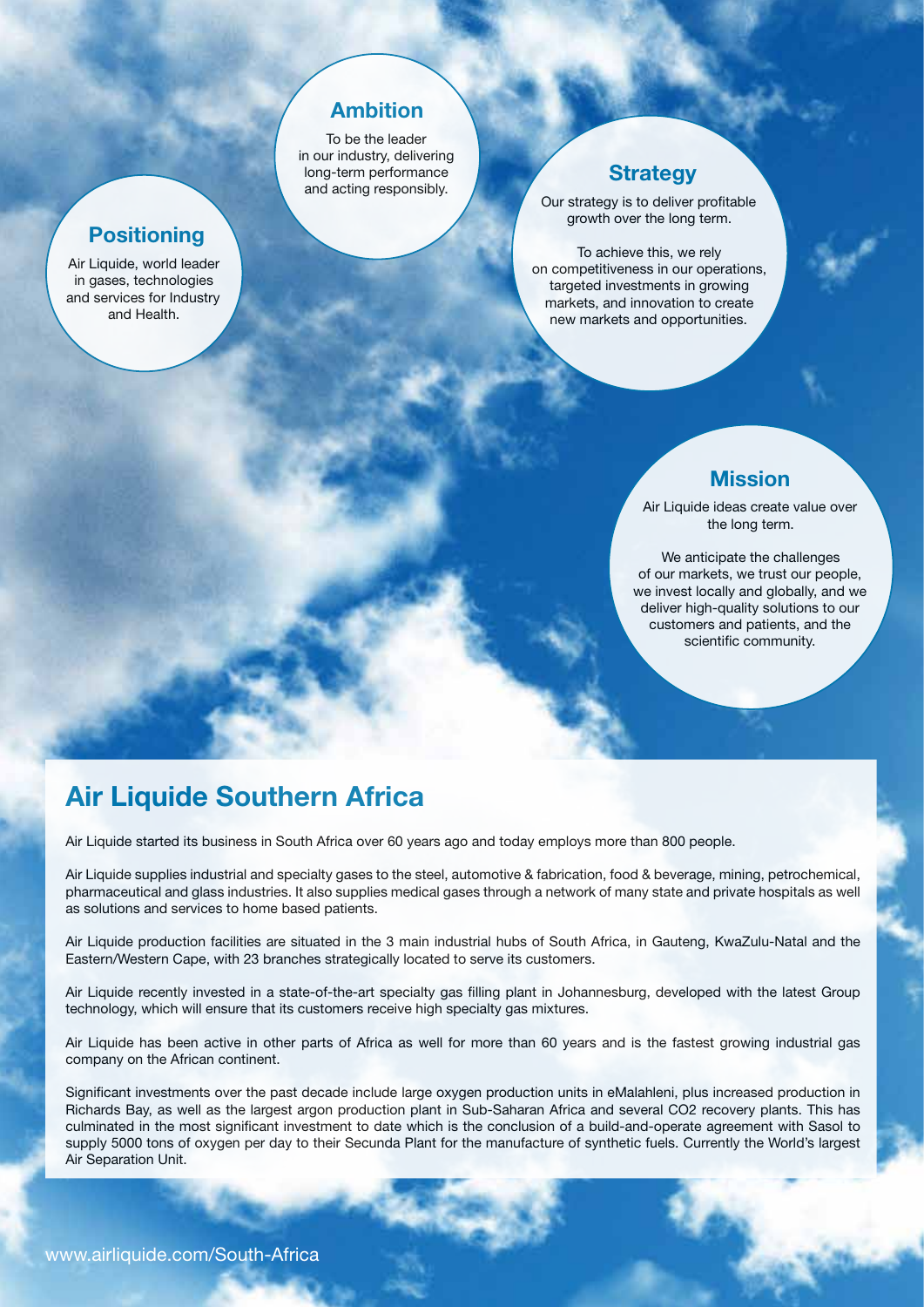

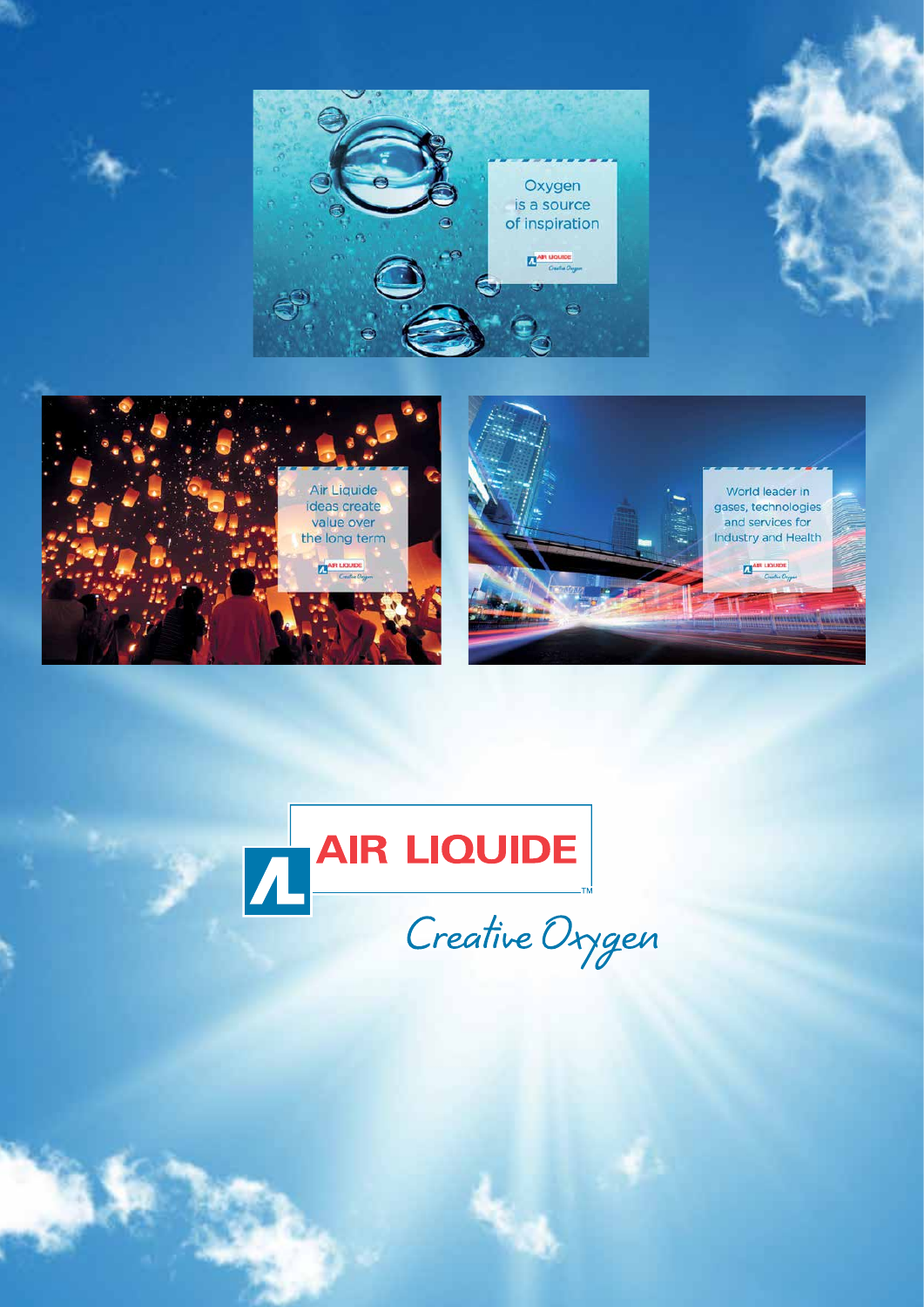## Corporate Social Responsibility Aimed at Empowering Local Communities

#### Transformation at Air Liquide

We are committed to achieving commercial success in ways that honour ethical values, and respect for people and all our stakeholders.

We believe in sustainable development and view it as a process for realising human development in an inclusive, connected and equitable way. We recognize our responsibility as a business, to actively contribute to addressing the inequalities of the country's past.

In order to contribute to SA socialeconomical development through our business lines, we have identified 4 pillars that reflect SA macro socio-economic challenges:

- Industrial capacity building
- • Skills development
- Knowledge base
- • Shared Growth

Each of our business line has unique challenges and offer different opportunities, thus our transformation strategy per business line.

- **Industrial Merchants**
- **Large Industries**
- • Healthcare



#### Enterprise & Supply Development (Air Liquide, VitalAire & Healthcare)

- Shroud Project **•** Preenclean
- 
- 
- Louella Frances<br>
Dalinjebo Transport

These are projects that are aimed at empowering small medium enterprises particularly women owned businesses. This initiative adds to our core business, customers and employees.



#### CSR Projects

- **Amcare**
- Shoes for Success
- **Classroom Donations (Healthcare)**
- **Wheelchair Donations (Chris Hani**  Baragwanath Hospital & Charlotte Maxeke Hospital) (VitalAire)

#### Training, development & qualification

#### External

- Edna Magua Development Centre formal learning classes for development of employees and contractors
- Phumelela Programme aimed at developing our plant operators
- Mandela Day
- **Casual Day**
- **Kitchen Donation Dunbar Primary**  School in Witbank
- Disability Recruitment
- Children's Homes LPG Gas (Healthcare)

#### Internal

- Shosholoza Talent Programme<br>- newly qualified Engineers – newly qualified Engineers interested in an accelerated career path
- **Engineering Internships**

Air Liquide Southern Africa has been supporting local communities since before CSR became a legislated requirement in terms of the Broad Based Black Economic Empowerment Code. We have actively supported schools, children's homes and individuals, because we believe in empowering our communities.





Solar Energy Panels, in HO Alrode





#### Air Liquide on the Environment

Air Liquide's contribution to sustainable development of the natural environment is well-endorsed by our environment-friendly operations and customer solutions.

A growing part of our business and R&D efforts is specifically focused on supporting our customers in meeting more and more stringent environmental requirements.

Oxy-combustion, desulphurisation of petrol, waste treatment, carbon sequestration and hydrogen energy development are some of the key environmentally friendly applications developed by Air Liquide.

#### Air Liquide Broad Based Black Economic Empowerment

Air Liquide views tripple BEE as a process and not an event. By Empowerment we refer to a process whereby the company assists and educates previously disadvantaged persons and businesses in surrounding communities close to Air Liquide sites to enable them to contribute positively to the economy of the country.

This process is enshrined in our policies with respect to skills development, employment equity, management, enterprise development, social development and affirmative procurement. An integrated and coherent approach towards the implementation of these policies is fully supported by the Air Liquide Board of Directors and its shareholders.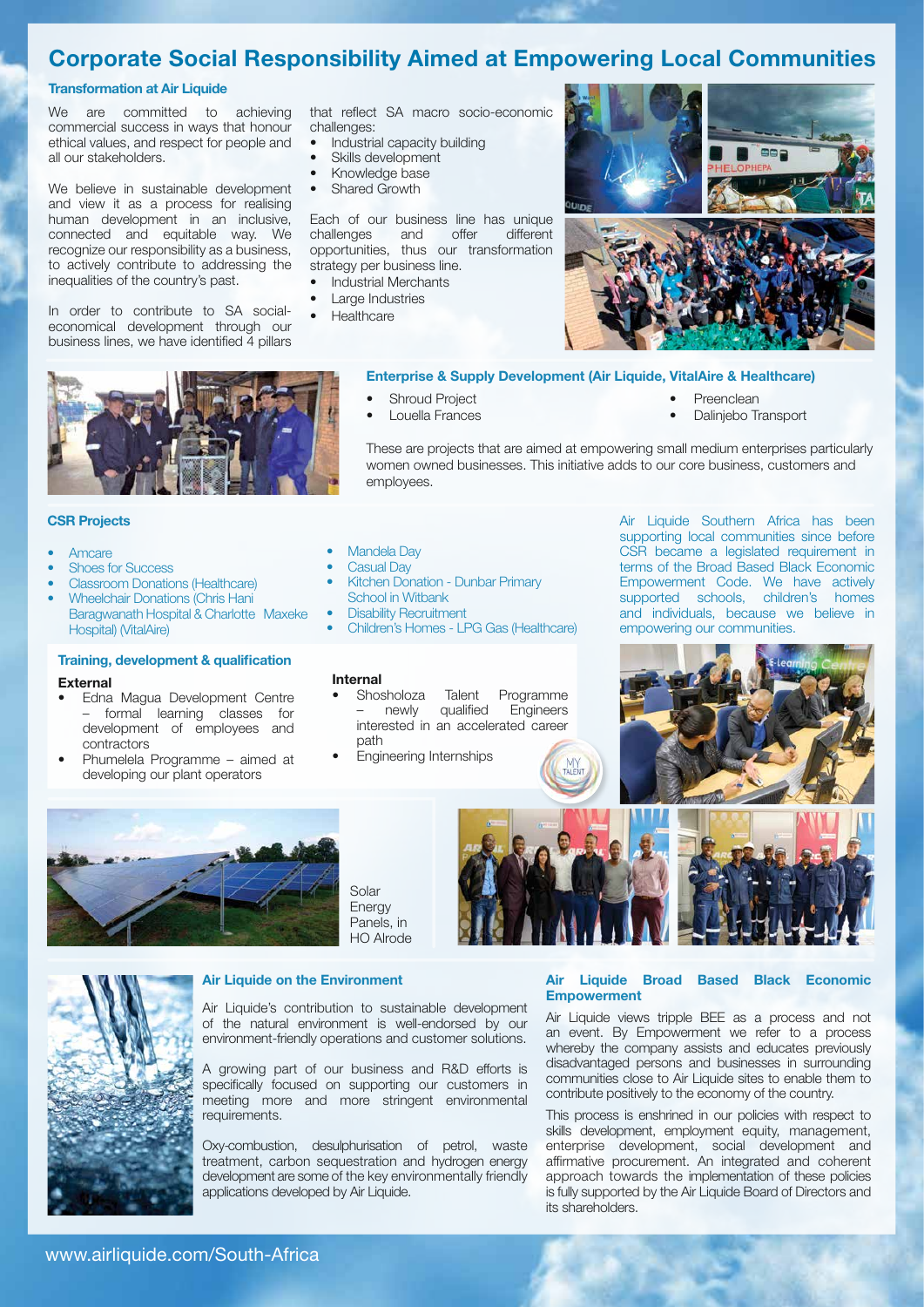## Air Liquide Products and Services

ASU<sup>(a)</sup> ASU<sup>(a)</sup> SMR<sup>(b)</sup> Customer Customer *Metals Petrochemicals, Energy Refinery* **Customer LARGE INDUSTRIES** 2 Sectors served **Healthcare** activities *Medical gases for hospitals, home healthcare, hygiene, specialty ingredients* Home Cylinders Bulk On-site<sup>®</sup> (Cylinders Home) Hospital Home<br>healthcare **INDUSTRIAL MERCHANT HEALTHCARE** Self-producing customer **WENGINEERING AND CONSTRUCTION** Filling center **Raw materials:** Air Natural gas Electricity

Air Liquide has been growing the same business - gases for industry and health - for more than 100 years.This business is organised into several activities that are linked by an industrial logic, a source of synergies and optimisation.

### A three-stage development model

Engineering and Construction designs and builds units for Large Industries as well as for third-party customers that prefer not to outsource their gas production.

Large Industries produces industrial gases for the metals, petrochemicals, refining and energy markets. The gases are delivered by pipeline. By interlinking its plants within the large industrial basins, the Group improves its performance and optimizes its production costs.

## 3

2

Part of the production capacity of Large Industries is used to serve Industrial Merchant, Healthcare and Electronics customers, within a geographic radius of about 250 km. Products are distributed in liquid form (in cryogenic trucks driven directly to storage units on the customer's premises) or in gaseous form (in cylinders) depending on the quantities required. Gas production is actually a local activity, as gases are not transported over long distances, with the exception of some rare and specialty gases used mainly in electronics.

(a) **ASU**: Air separation unit (b) SMR: Hydrogen and carbon monoxide production unit (Steam Methane Reformer) (c) On-site: Small local production unit